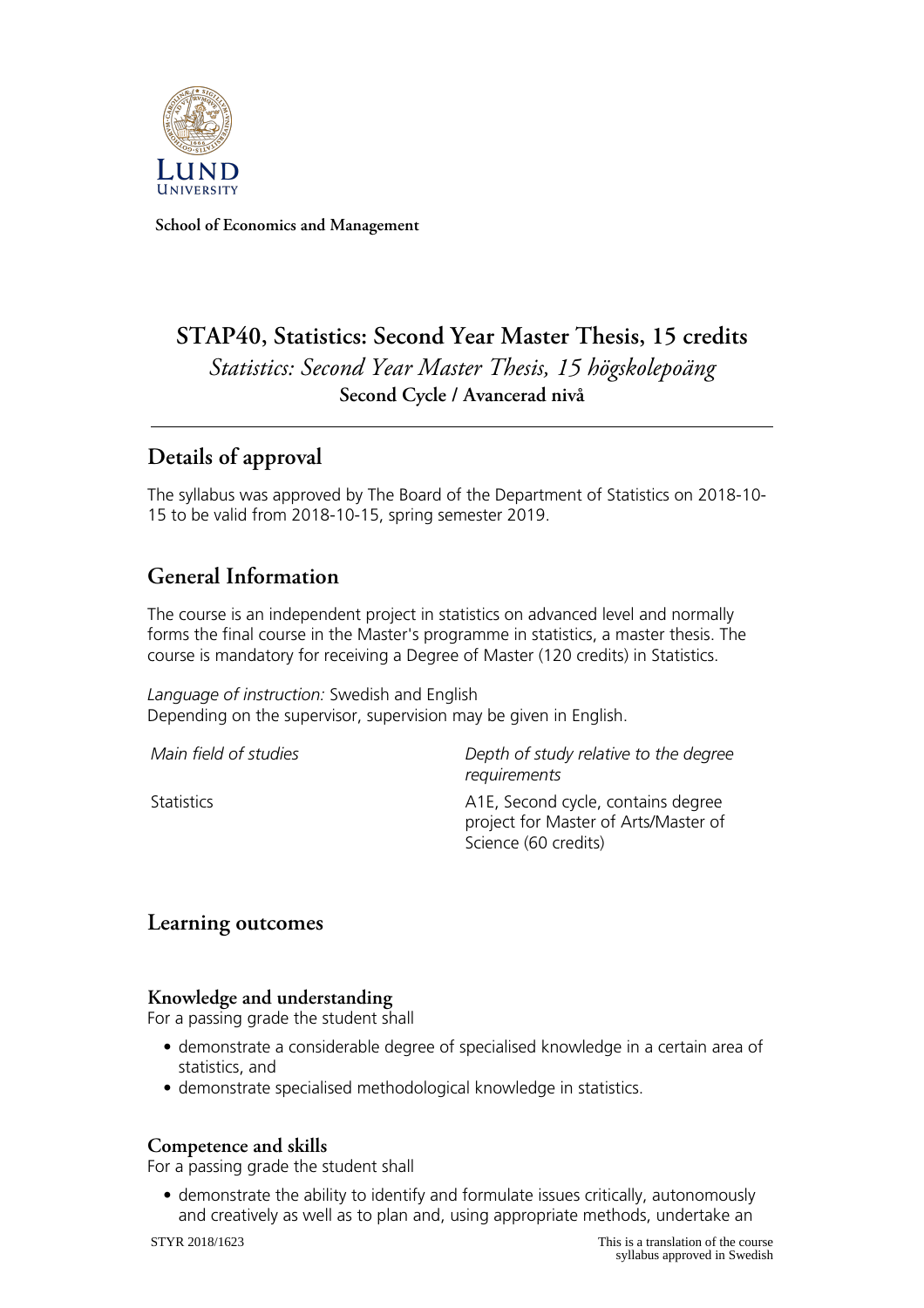independent project within predetermined time frames, and

• demonstrate the ability in speech and writing clearly report and discuss his or her conclusions and the knowledge and arguments on which they are based.

#### **Judgement and approach**

For a passing grade the student shall

- demonstrate the ability to make assessments informed by relevant statistical, social and ethical issues and also to demonstrate awareness of ethical aspects of research, and
- demonstrate the ability to identify the personal need for further knowledge and take responsibility for his or her ongoing learning.

### **Course content**

The course consists of an independent project relating to a specific research problem, through which the student, using previous knowledge and experience in the subject of statistics, is trained to use statistical methodology to independently address a problem of either methodological or practical nature.

## **Course design**

The course includes instruction in the form of supervisor contacts (both in person and e-mail contacts), independent work and seminars.

The compulsory elements of the course:

- preparing a written report ("thesis") of the work,
- orally presenting the work at a seminar ("thesis presentation"),
- attending and participating in the discussions at thesis presentations during the current semester,
- acting as opponent/discussant at a self-chosen thesis presentation (not selfproduced),
- ensuring that the thesis is publicly available one week prior to the thesis presentation, and that the thesis – after the presentation and possible revision – is uploaded in LUP Student Papers.

#### **Assessment**

The course is examined by an examiner who, in consultation with the supervisor, makes an aggregate assessment of the compulsory elements included in the course.

The examiner, in consultation with Disability Support Services, may deviate from the regular form of examination in order to provide a permanently disabled student with a form of examination equivalent to that of a student without a disability.

*Subcourses that are part of this course can be found in an appendix at the end of this document.*

## **Grades**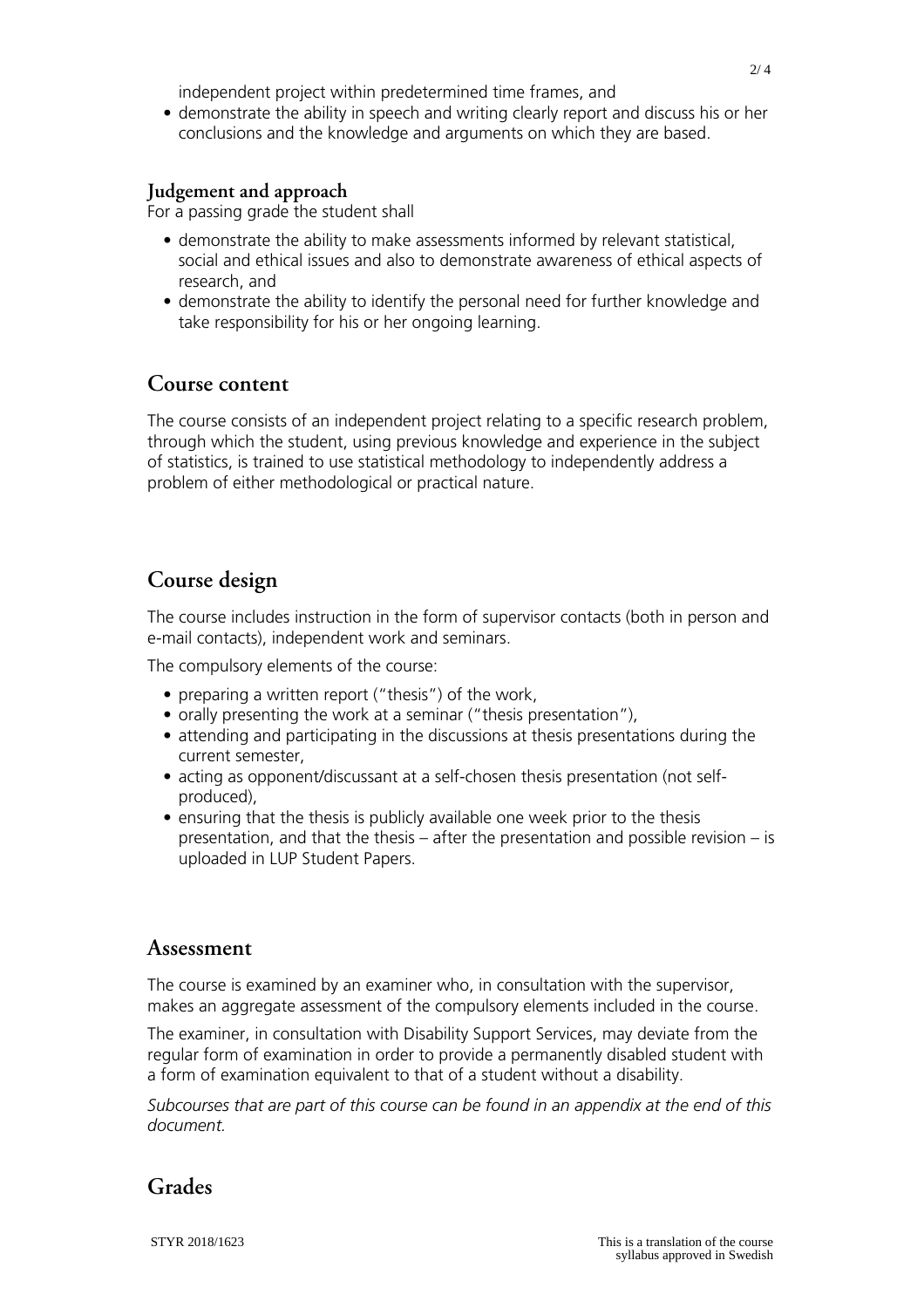Marking scale: Fail, E, D, C, B, A.

**A** (Excellent) 85-100 points/percent. A distinguished result that is excellent with regard to theoretical depth, practical relevance, analytical ability and independent thought.

**B** (Very good) 75-84 points/percent. A very good result with regard to theoretical depth, practical relevance, analytical ability and independent thought.

**C** (Good) 65-74 points/percent. The result is of a good standard with regard to theoretical depth, practical relevance, analytical ability and independent thought and lives up to expectations.

**D** (Satisfactory) 55-64 points/percent. The result is of a satisfactory standard with regard to theoretical depth, practical relevance, analytical ability and independent thought.

**E** (Sufficient) 50-54 points/percent. The result satisfies the minimum requirements with regard to theoretical depth, practical relevance, analytical ability and independent thought, but not more.

**F** (Fail) 0-49 points/percent. The result does not meet the minimum requirements with regard to theoretical depth, practical relevance, analytical ability and independent thought.

To pass the course, the students must have been awarded the grade of E or higher.

## **Entry requirements**

General entry requirements and 90 credits of statistics and STAN40, or the equivalent.